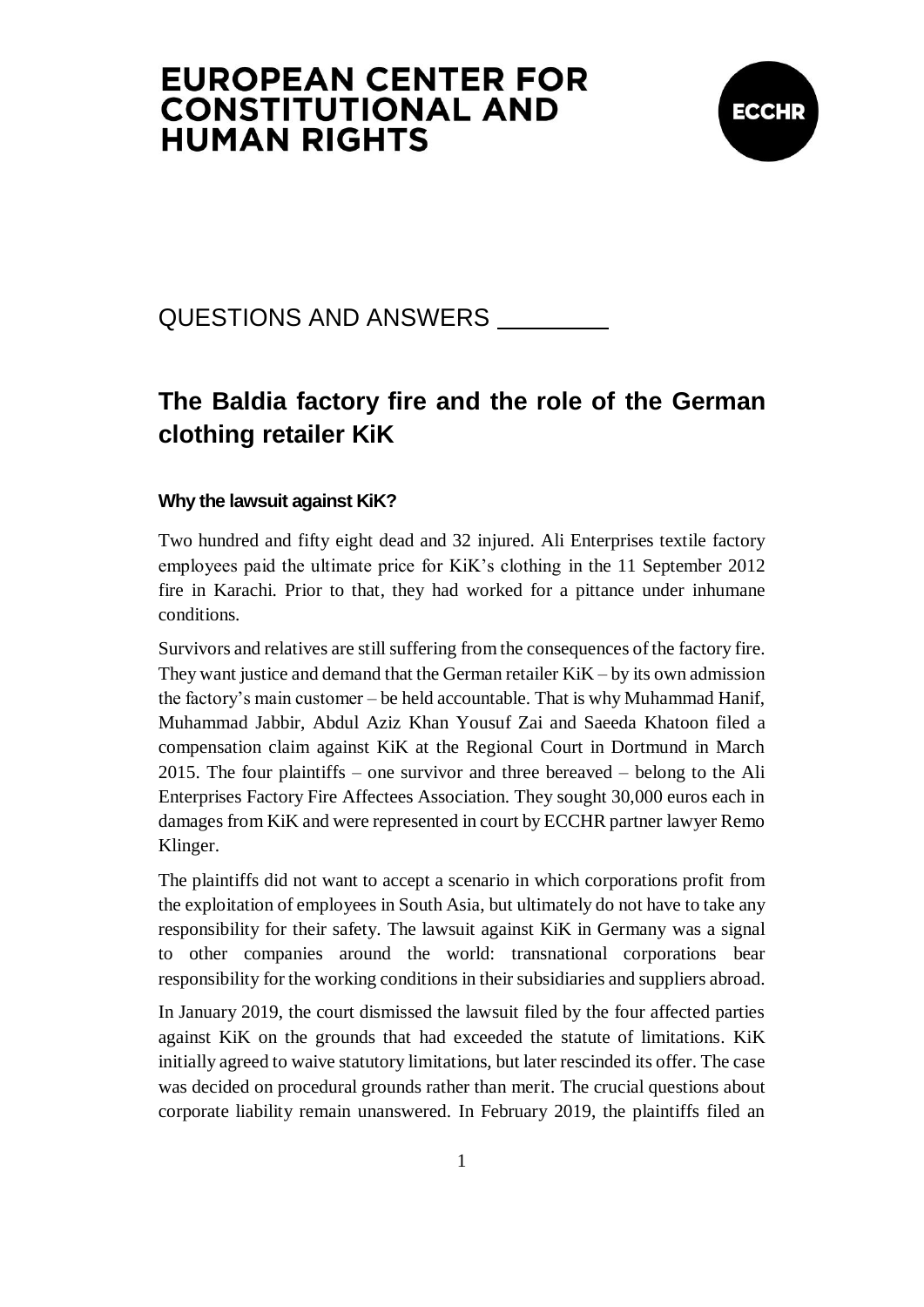

application for legal aid to appeal the case at the Higher Regional Court of Hamm. The court rejected the application in May 2019.

The lawsuit, which [ECCHR](https://www.ecchr.eu/en/) initiated and [medico international](https://www.medico.de/en/) supported, was the first of its kind in Germany.

### **How did KiK react after the fire at Ali Enterprises?**

Shortly after the fire, KiK paid one million US dollars in immediate relief to survivors and relatives. KiK, the Pakistani organization PILER and the Clean Clothes Campaign began negotiating long-term compensation in December 2012. A compensation package for *all* of those affected was discussed. The goal was to compensate families for the lost income of the main breadwinner in many cases. Additionally, KiK was to accept joint responsibility for the lacking fire safety in the factory.

KiK stalled talks with those affected by the factory fire and more than a year later, in December 2014, made an inadequate offer. The company offered no damages for pain and suffering. Those affected were to initially receive a payment of 1000 US dollars, approximately a year's income for a textile worker in Pakistan.

The company was not willing to agree to an extensive compensation process based on the principles of the International Labour Organization (ILO Convention 121 concerning employee injury benefits). KiK also refused to compensate only a certain percentage. The retailer was not even willing to commit to a single-digit percentage.

Since KiK did not meet the demands those affected, the Ali Enterprises Factory Fire Affectees Association rejected its offer in a plenary meeting in February 2015. At this meeting in Karachi, the organization appointed the four people – one survivor and four relatives – who later filed the civil lawsuit against KiK for human rights violations in its supply chain in March 2015 at the Regional Court in Dortmund, Germany. In September 2016, KiK announced in the course of a dialogue moderated by ILO that the company was prepared to pay 5.15 million US dollars in pecuniary damages to those impacted by the fire. In May 2018, the first payments were made.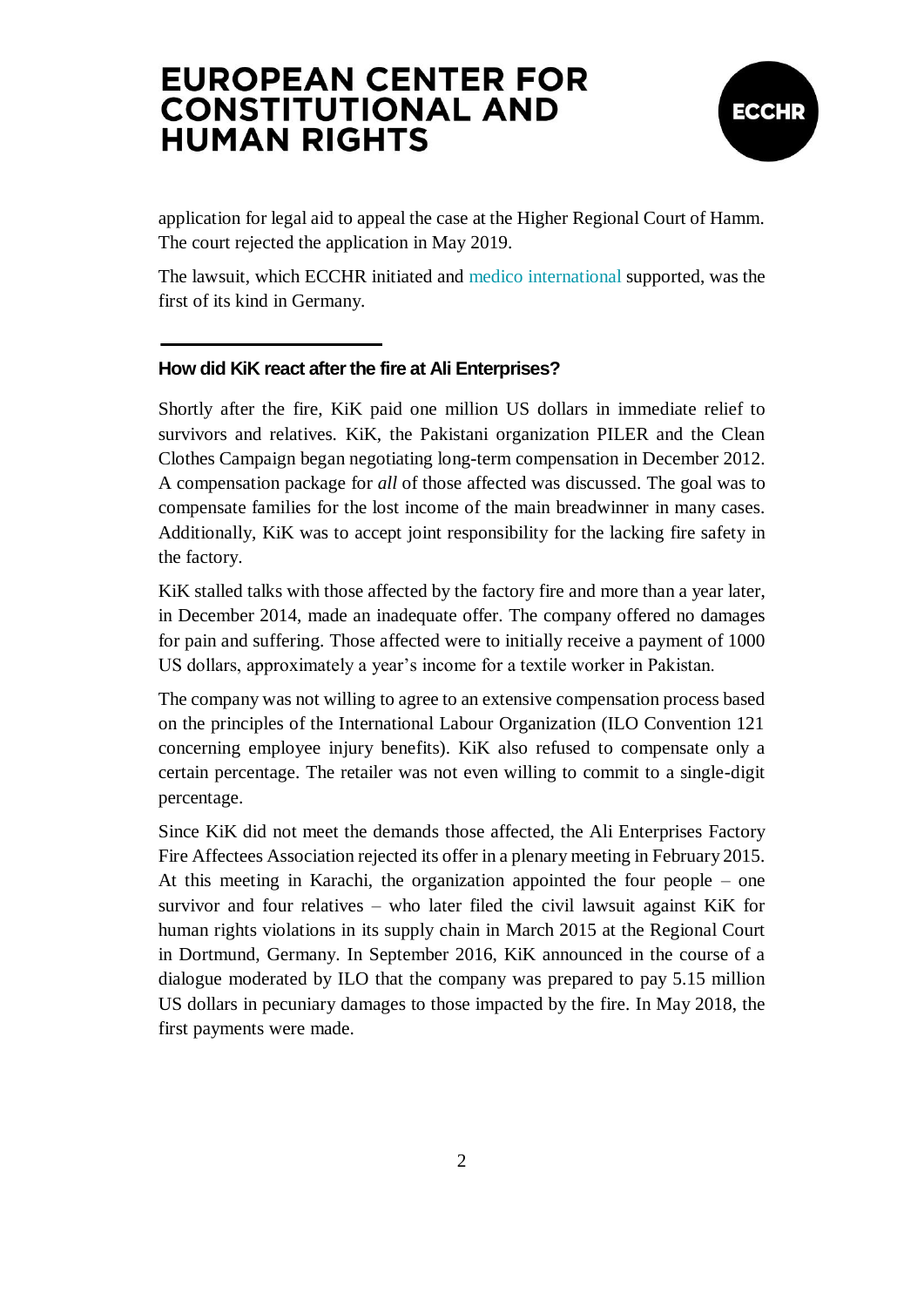

### **What was the legal basis of the lawsuit in Germany?**

In claims for compensation that are not based on contractual obligations, the Rome II regulation determines what law applies in cross-border litigation. If, for example, a German person causes a car accident in France and the French victim sues the German for damages in the latter's domicile in Germany, then this regulation controls which law applies. Usually, the applicable law is the law of the country in which the damage occurred – in this example, France. The courts in the defendant's home country have jurisdiction – in this case, Germany. This means that the French victim could sue the German in Germany for damages arising from the car accident. The German court would apply French law.

Rome II is a gateway into German law in the KiK case: for the Ali Enterprises factory fire, Pakistani law applies. The Pakistani legal system is part of the common law legal system, which is found in many English-language countries and former British colonies. It is not based only on codified laws but also on past judgments – which set a precedent – and is also developed further by judicial interpretation. Pakistani courts generally see themselves as bound by Indian and British case law. That is why it is appropriate to base this lawsuit on claims based on the common law as developed in the UK and India.

These claims are comparable to the compensation provisions of the German Civil Code (Article 823 and 813). The German Civil Code also provides for liability for employees (in this case, textile workers) and nominally "freelance" employees who are essentially employees by another name (in this case, Ali Enterprises), but this liability is broader under common law than in Germany.

The lawsuit was based on recent developments in the common law that have been solidified by Pakistani, Indian and British courts. These court judgments increasingly take account of modern economic structures; the courts impose liability for buyer companies where there was a sufficiently close relationship between the buyer and the supplier. Since the Pakistani factory produced almost exclusively for KiK and as KiK has repeatedly stressed its regular visits to oversee all its suppliers, the business ties between KiK and the Pakistani factory are strong and close enough to hold KiK accountable for the fire safety issues.